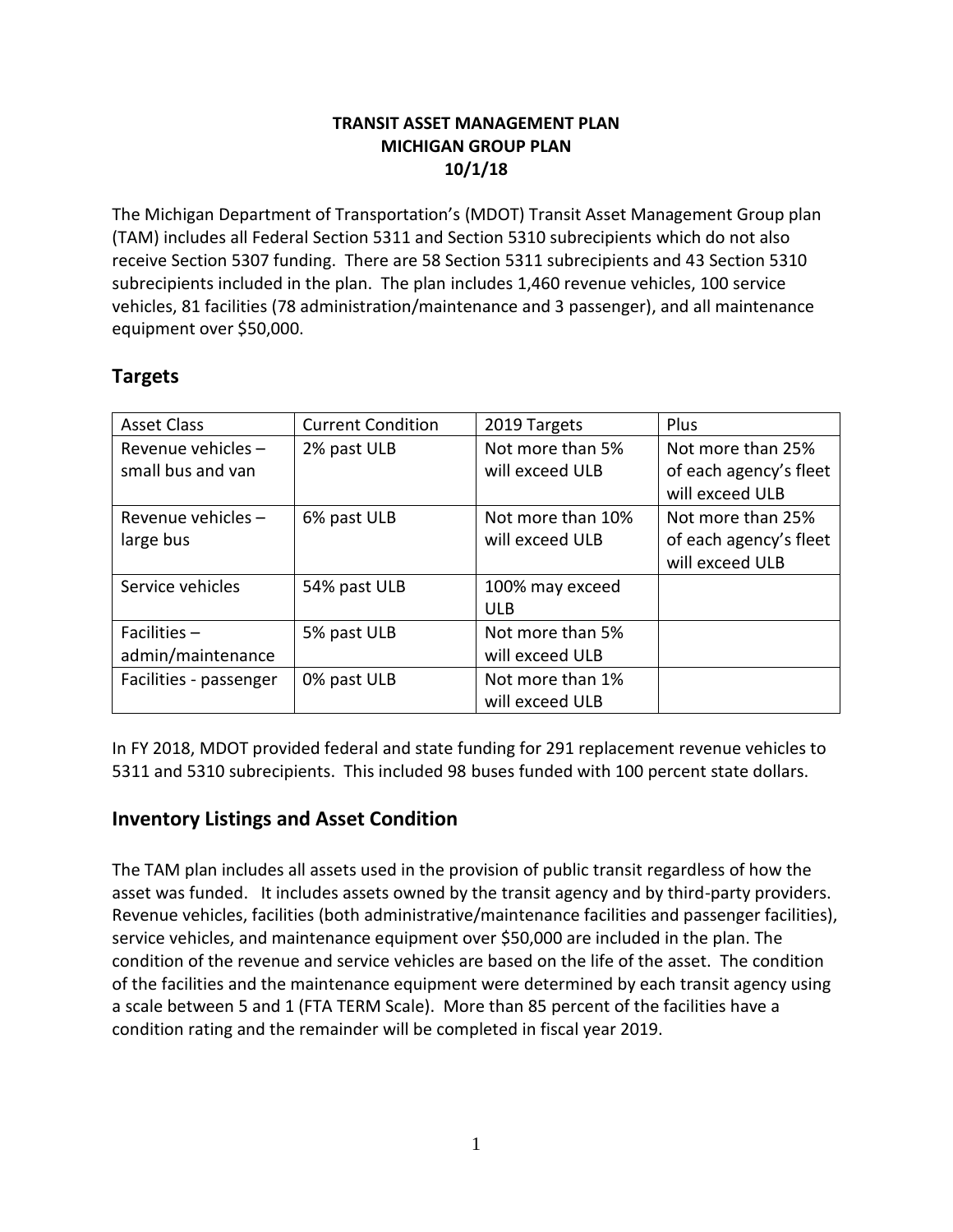# **Decision Support Tool**

Per the FTA Group TAM Plan Sponsor Workbook, decision support tools are an analytical process or methodology for group plan sponsors and participants to understand their underlying asset and condition data. These tools can be specially created for a group plan, borrowed from other TAM plans, or modified versions of existing tools to fit a group's needs. Decision support tools should be customized to fit the strategic needs of each group plan sponsor and its participants. A decision support tool interprets data and may be based on software, spreadsheets, or formulas, but it can also be a process or methodology.

MDOT's current decision support tool is a combination of data queried from its Public Transportation Management System (PTMS), its annual application process, and the methodology that MDOT uses to interpret the data to develop an annual program of projects for the federal funds available for Section 5311 and Section 5310 subrecipients.

MDOT's targets only consider the federal funds of which MDOT's Office of Passenger Transportation is the recipient (as described below) and uses for agencies included in this group plan. The targets and the decision support tool do not yet consider any other federal, state or local funds that individual group members may receive. The other funds available to a transit agency to replace a specific asset will be taken into consideration when MDOT determines if it will provide funding to replace that asset. However, since those funds are not programmed by MDOT, they are not covered by this group plan.

#### **MDOT's Decision Methodology**

### Section 5339(a) and Section 5310 Funds

MDOT uses 100% of its annual Section 5339(a) allocation for transit assets owned, operated or managed by its Section 5311 subrecipients (rural transit agencies). MDOT uses Section 5310 funds for the assets of transit and non-profit agencies that provide services targeted to seniors and persons with disabilities in small urban and rural areas of the state (i.e., specialized agencies) and for the assets of its rural and small urban transit agencies if the agency has significant ridership by seniors and individuals with disabilities. The decision process MDOT uses for allocating the funds for these two federal programs is described below.

MDOT's goal is for each rural and specialized agency to have no more than 20% of the revenue vehicles within its fleet past their useful life based on MDOT standards. MDOT's useful life standards are based on vehicle age and mileage and are shown in Appendix 6. Each year, MDOT allocates available funding across all its rural agencies and Section 5310 specialized agencies toward the goal of no more than 20% of their revenue vehicle fleet past useful life. The decision process MDOT uses is iterative and both data and judgment based, as follows:

1) All transit and specialized agencies must submit an annual application to MDOT for capital assistance using MDOT's PTMS system. Their application must identify the projects for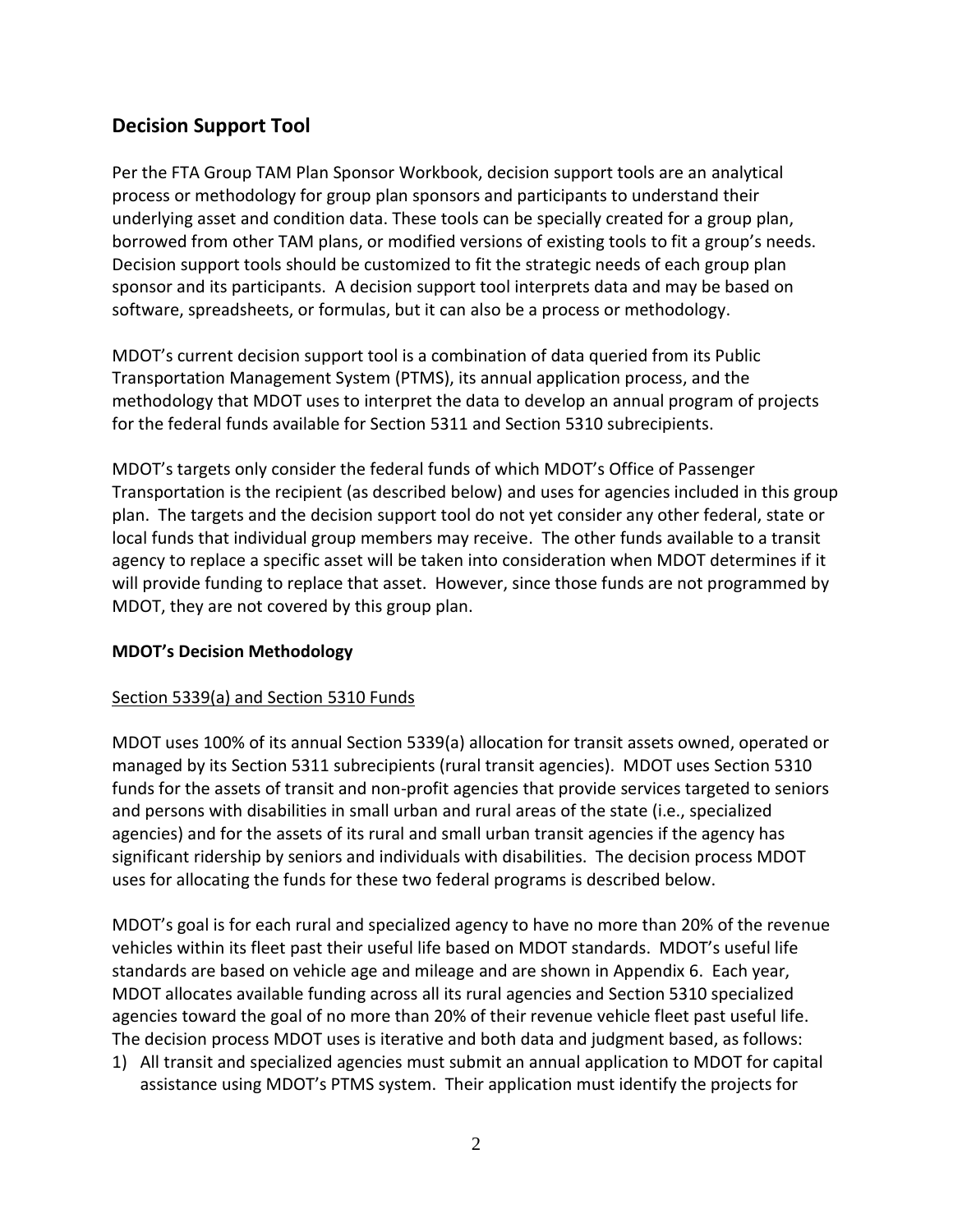which they are seeking assistance and identify the proposed funding sources. MDOT uses annual applications and the vehicle inventory in PTMS to determine:

- a) For each agency, the revenue vehicles that are eligible for replacement and
- b) For each agency, the revenue vehicles that are eligible for replacement with Section 5339(a) or Section 5310 funding and that will not be replaced with other sources of funding.
- 2) MDOT ranks the agencies by the percent of their revenue vehicles eligible for replacement compared to their fleet size. Separate lists of rural transit agencies and specialized agencies are generated from PTMS.
- 3) While for most agencies, useful life (i.e., age/mileage of the vehicle) determines if the vehicle will be considered for replacement, MDOT also looks at annual vehicle miles and the agency's spare ratio. If the agency has vehicles in their fleet with low usage, in terms of annual miles, or a spare ratio greater than 20%, a vehicle that is past its useful life in terms of age may not be replaced.
- 4) For specialized agencies, in recent years MDOT has had sufficient funding to replace all eligible vehicles each year, as well as all expansion requests. However, if that is not possible in the future, MDOT will follow the same process as for rural transit agency vehicles per #5 below.
- 5) For rural transit agencies, based on the ranked list per #2 above, MDOT allocates funding to the agency with the highest percent of unfunded eligible buses, unless an adjustment is made per #3 above.
	- a) MDOT determines the amount of funding available for these replacements.
	- b) MDOT determines the most appropriate source of funding for the vehicle, i.e., Section 5339(a) or Section 5310. Section 5310 funds are only used for rural transit agencies with a high percent of senior and/or persons with disabilities ridership.
	- c) MDOT works through the ranked list until the available federal funds in each apportionment to MDOT is exhausted.

Since MDOT provides state funds to match all available FTA capital funds, MDOT can be assured that the federal funding it allocates to a capital project to any rural or specialized agency will be matched. Decisions across the group are made by MDOT using the asset information for each agency in PTMS.

Now that assessments have been completed on most of the transit facilities, a portion of the Section 5339(a) funding may be allocated for facility projects that have a condition rating of 1 – 3. MDOT anticipates using only small amounts of Section 5310 funds for capital needs other than revenue vehicles, over the life of this plan. The priority for the use of Section 5310 funds is replacing revenue vehicles previously awarded under any FTA or state program(s) that have met both age and mileage criteria. After 55 percent of funds have been used for traditional 5310 projects which meet this priority, MDOT will fund continuation of New Freedom (NF) activities, which, as an operating expense, the decisions are not governed by this plan. If funds are remaining, MDOT will fund additional 5310 projects, such as replacement of vehicles purchased with funds other than FTA or state funds, expansion vehicles, other capital, and expansion NF activities.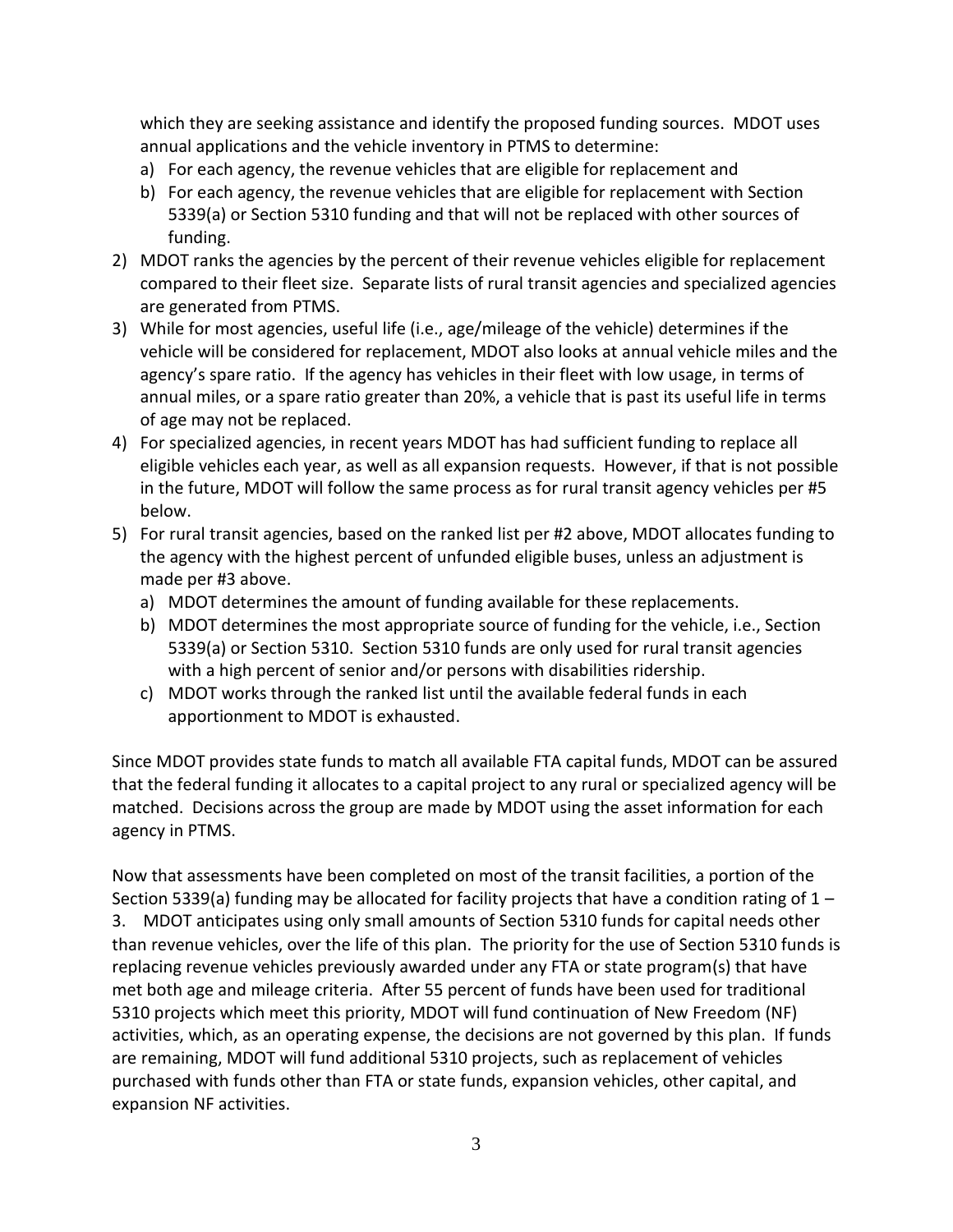#### Section 5339(b) Funds

When the Notice of Funding Opportunity (NOFO) for this discretionary program was issued in July 2017, MDOT used the following process.

- 1. All eligible vehicles for rural transit agencies were included in MDOT's application.
- 2. Small urban transit agencies submitted requests for replacement vehicles in an application to MDOT. All eligible vehicles requested by small urban transit agencies were included in MDOT's application.
- 3. MDOT also sought requests from rural and small urban transit agencies regarding facility improvement needs and included all requests in its application. Since facility assessments had not yet been completed using the FTA guidebook, MDOT did not prioritize facility needs. All eligible facility needs were included. MDOT did not accept requests for any kinds of equipment, including service vehicles.

For future Section 5339(b) NOFOs that are issued over the life of this plan, MDOT anticipates following the same process as used for the July 2017 NOFO. However, we may rank facility projects, based on the condition of each of the facilities. Service vehicle replacement and other equipment needs might also be considered in the future.

### **Federal and State Funds Governed by this Plan**

The following federal and state funds are covered by this plan and decision support tool.

Section 5339(a)– Bus and Bus Facilities Formula Program FY2018 Amount: \$3,500,000 (Apportionment to MDOT)

Section 5339(b) – Bus and Bus Facilities Discretionary Program FY2018 Amount: \$3,600,000 (Apportionment to MDOT – majority used for rural bus replacement and a portion used for Small Urban bus projects)

Section 5310 Enhanced Mobility of Seniors and Individuals with Disabilities Program FY 2018 Amount - Urbanized Areas 50,000 to 199,999 in Population: \$1,726,489 FY 2018 Amount - Nonurbanized Areas under 50,000 in Population: \$1,913,310

#### State Matching Funds

MDOT receives an annual appropriation of state funds from the Comprehensive Transportation Fund (CTF) to be used to match federal grants issued to MDOT and to individual transit agencies. Under state law, if money is raised by an eligible authority or an eligible governmental agency for a public transportation capital outlay project funded pursuant to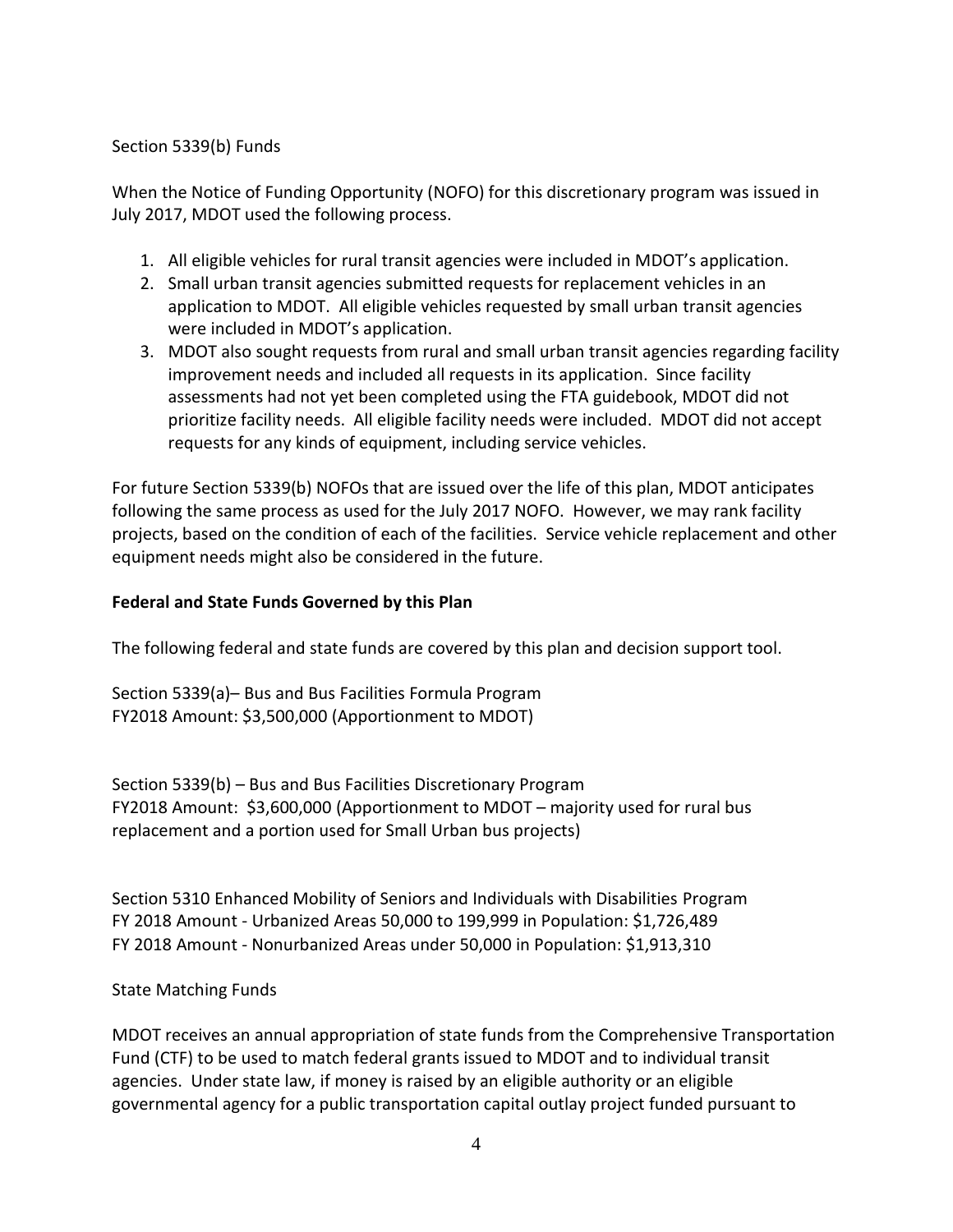federal transit law, the state shall pay not less than 66-2/3% of the local match. To date, MDOT has had sufficient state funding to provide 100% of the required local match for the federal transit capital grants it receives as well as the grants that transit agencies receive directly from the FTA. When state funds are used to match federal grants that MDOT's Office of Passenger Transportation issues to members of the Group, the state funds are governed by this plan. However, since the state funds automatically "follow" the federal funds there are no additional decisions made regarding the allocation of state funds as match. The use of state funds to match the FTA capital grants received by Michigan's urban agencies is not covered by this plan.

#### **Federal and State Funds Not Covered by this plan and decisions support tool**

The following federal and state funds are not covered by this plan and decision support tool:

Section 5311 Rural Area Formula Funds FY2018 Amount: \$17,881,779 (Apportionment)

The amount above is the FY18 apportionment, minus the 15% used for intercity bus, as required under Section 5311(f) and minus \$972,000 which MDOT uses for administration. MDOT issues these funds as operating assistance to eligible transit agencies and authorities. Operating assistance is based on a percentage of eligible agency's annual operating budget. The annual percentage is calculated by MDOT based on the 5311-apportionment available to MDOT and the total eligible expenses of the eligible agencies. In the past few years, including FY2018, the annual percentage has been 18.5%. Currently, the funds are paid out quarterly based on operating assistance reports submitted to MDOT. The only eligible use for each transit agency is to use the funds to offset their operating expenses.

Starting in FY 2019, agencies will have the option to use all or part of their allocation for operating or capital. Their allocation will continue to be based on a percentage of their operating expenses; however, once a transit agency is informed of the dollar amount that percentage represents for them, they may determine if they will use any of those funds for capital expenses. Those agencies opting to do that must inform MDOT of their decision and the specific capital items for which they will use the Section 5311 funds so that MDOT can reflect that in its annual 5311 grant application to the FTA. However, the decision as to which capital expenses will be covered by the transit agencies remains local and is not governed by this plan.

Relevance to this TAM Plan: Currently, MDOT allocates Section 5311 funds as operating assistance as a percent of each rural agency's approved budget. As noted above, starting in FY19, individual agencies may opt to use their allocation for capital expenses. Other than ensuring the items are eligible for federal funds, MDOT will not be involved in that decision. Because there are no decisions MDOT is making for the Group or for individuals within the group regarding the investment of Section 5311 funds in transit assets, these funds are not covered by this plan.

Federal Highway Administration (FHWA) Surface Transportation Funds